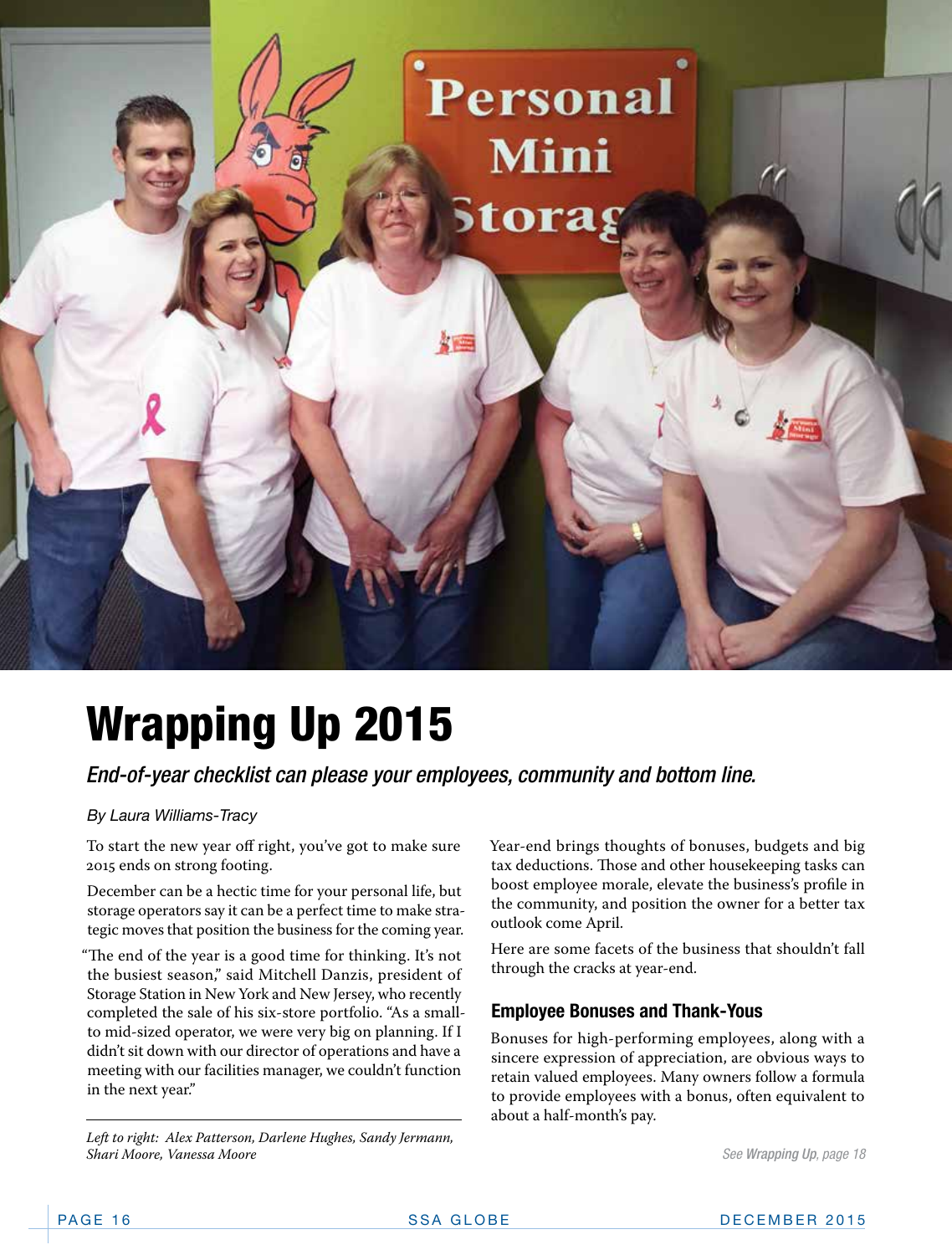### YARDI Genesis<sup>2™</sup> INTRODUCING

### [The future of self storage management software.](http://www.yardi.com/genesis2storage)

You're used to handling every aspect of property management — but with Yardi Genesis<sup>2</sup> you can do more with less hassle. Designed for operators with small to mid-sized portfolios, Genesis<sup>2</sup> streamlines property management and accounting with best-practice workflows for self storage. The fully integrated Yardi Genesis<sup>2</sup> Suite<sup>™</sup> offers all-in-one functionality for marketing, leasing, operations, accounting, maintenance, insurance, payment processing, and tenant services.



To learn more, call **800.866.1144** or visit **www.yardi.com/genesis2storage.**



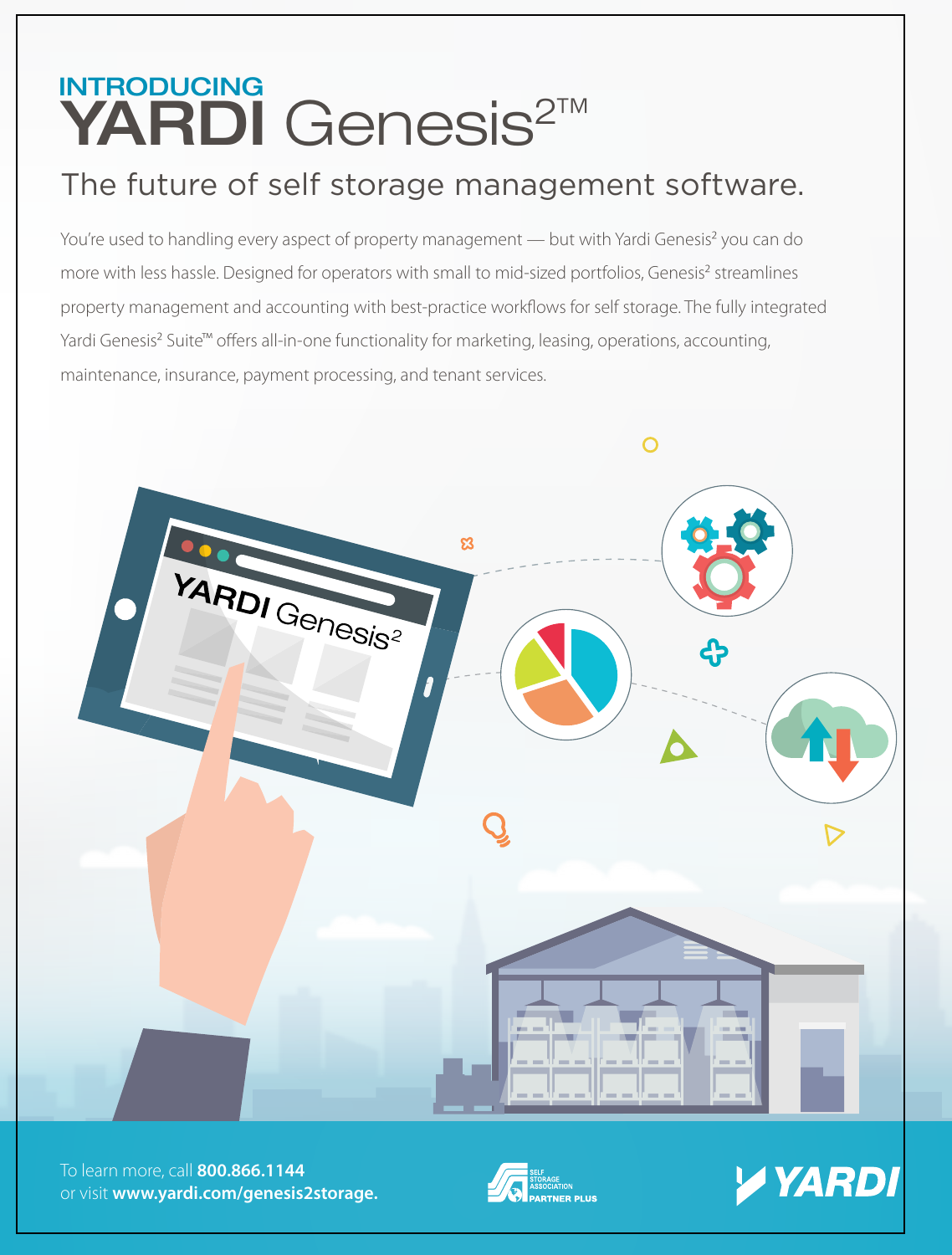#### *Wrapping Up, from page 16*

David Milam, owner of Highway 5 Self Storage in Marietta, Georgia, and a certified public accountant, said bonuses should always be paid through the payroll system and reported on the employee's W-2 form, never "under the table." A grateful owner who wants to ensure a valued employee doesn't feel the sting of tax withholding from their bonus can increase the bonus to cover the withholding, Milam said.

Danzis said his approach to bonuses evolved over the years. Most recently, he did away with end-of-year bonuses in favor of quarterly bonuses for meeting goals on units rented, retail sales, and increases in net operating profit.

"I felt it was good motivation for employees and gave them multiple opportunities to earn extra income," Danzis said. "People seemed to respond to it and it was an enticement when we were out trying to hire new employees."

Bonuses are nice for valued managers who are crucial to well-run facilities, but the bonus alone might not communicate all the appreciation a manager wants to show, said Magen Smith, a CPA in New Iberia, Louisiana, who focuses on serving the self storage industry. Smith's first job out of college was managing a new storage facility, and she applies that knowledge to bookkeeping, auditing, manager training and consulting to the industry.

### **MERGER ANNOUNCEMENT**

PhoneSmart is excited to announce that we are now part of OpenTech Alliance, and together we're bringing you the best call center in self-storage.

Over the next few months the OpenTech and PhoneSmart teams will work together to combine best practices, technology, processes and people to form a combined call center made up of the best of each. The merged business will operate under the INSOM-NIAC Live! Call Center in Phoenix, Arizona. Together, we will move. forward as active partners and look forward to connecting soon with all of the details. Thank you for your past and future business.

To learn more about our call center services call us at 800.481.7459 or visit www.opentechalliance.com

OpenTech Alliance "Every manager I've ever talked to says they wish they were appreciated more," Smith said. "If you are an owner, go sit with your manager, buy them lunch and tell them what they are doing that you like. A manager can make or break your business."

#### **Spend Money on Needs**

It's the season for shopping, and it's a good idea to think about purchases for the business.

Needed capital improvements can be completed before the full force of winter hits and be depreciated in the following year, while other purchases can be expensed in the current tax year. Purchases of items that are financed such as a new golf cart—can be taken as a deduction for the full price of the asset even if payments will be made over several years.

"Don't buy anything just for the tax deduction," Milam said. "Only do it if you actually need something."

Likewise, businesses operating on a cash basis should pay all of the bills they are able to pay at year-end in order to take a tax deduction for those business expenses.

### **Charitable Contributions**

Giving to charity by December 31 enables the business to take a deduction on the coming year's tax return. Financial advisors suggest getting a receipt for all contributions.

Marc Smith, president of Personal Mini Storage in Orlando, Florida, has for years conducted a toy drive at year-end to benefit children. This year the company is conducting its first coat and blanket drive to help those in need.

Smith said it's important to him that the business engages in the community, and he said employees enjoy being part of the giving. This year the team added Breast Cancer Awareness to its charitable endeavors.

"We have an employee who faced a breast cancer diagnosis, and the team wanted to do something to support her," Smith said. Fellow employees joined in October to wear pink Personal Mini Storage t-shirts on Fridays to raise awareness of the disease.

At Pegasus Group, a real estate investment and management company specializing in self storage, individual properties participate in local charities, but the company as a whole supports an annual Toys for Tots drive, said Bob Dailey, a partner with the California-based company operating 60 properties throughout the U.S.

"We also try to donate one unit per property to a local community organization," Dailey said.

Self storage units can be a valued donation to charitable organizations such as churches or Boy Scout troops that might have supplies, gear or donated goods to store.

*See Wrapping Up, page 20*

noneSmart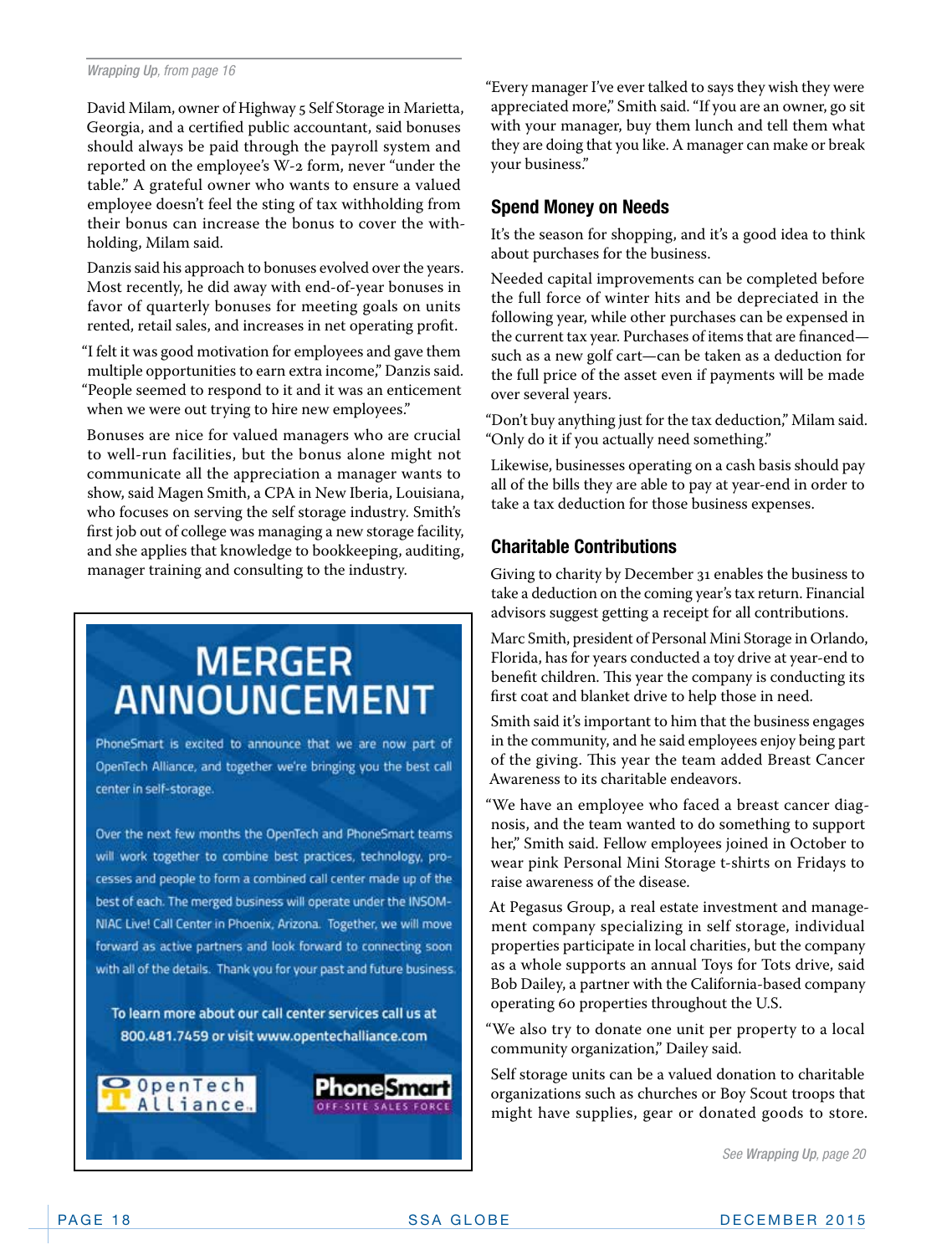# [OVER 1,000 PRODUCTS](http://www.chateauproducts.com) SOLD EXCLUSIVELY FOR SELF-STORAGE







Security **Cameras** In Use



























RETAIL • DOOR SPRINGS & HARDWARE SITE IMPROVEMENT • SECURITY MAINTENANCE • SITE COMPLIANCE 100% SELF-STORAGE



**800.833.9296 • CHATEAUPRODUCTS.com**